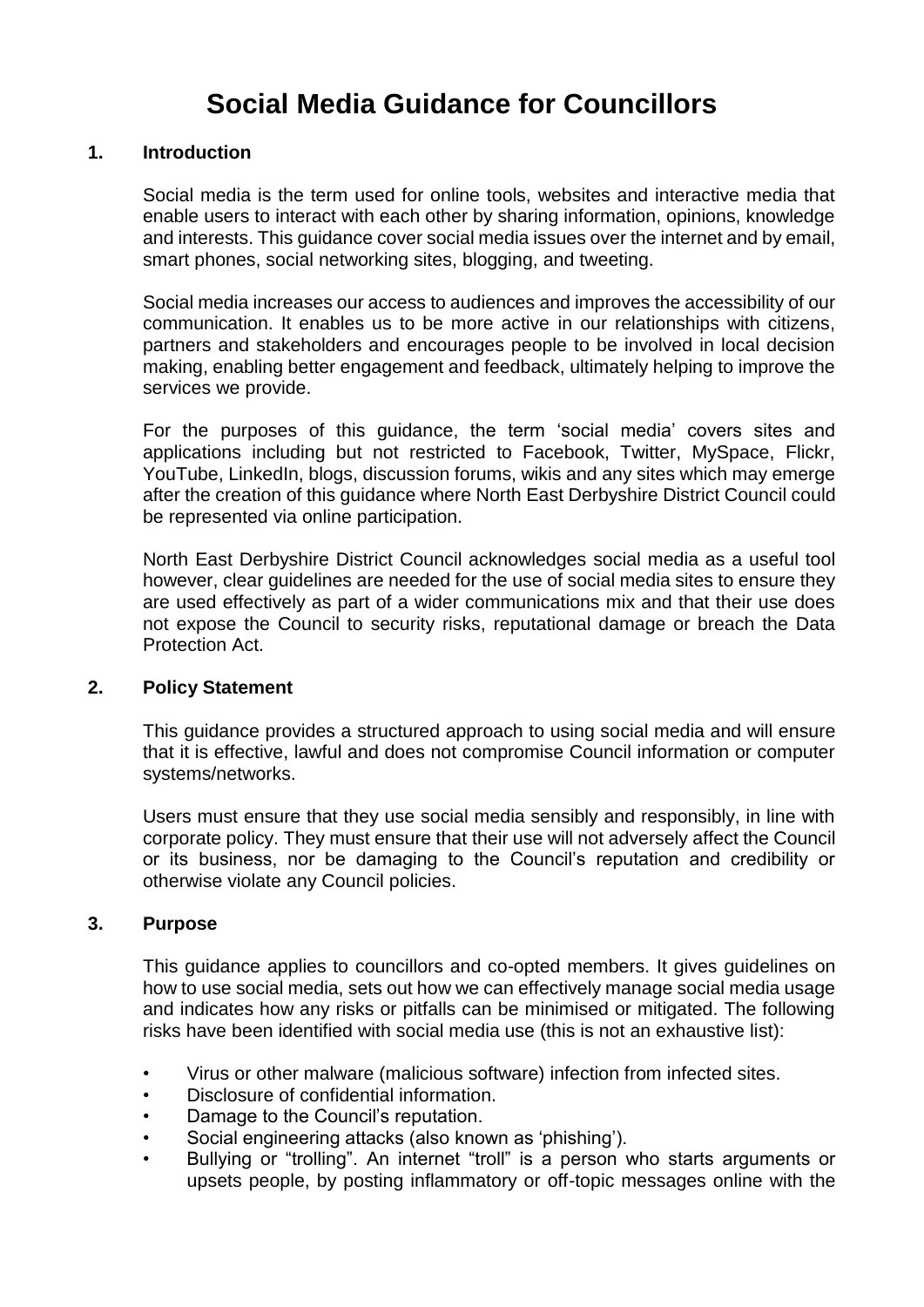deliberate intent of provoking readers into an emotional response or of otherwise disrupting normal discussion, often for their own amusement.

- Civil or criminal action relating to breaches of legislation.
- Breach of safeguarding through the use of images or personal details leading to the exploitation of vulnerable individuals.
- Breach of the code of conduct for members through inappropriate use.

In light of these risks, the use of social media sites should be regulated to ensure that such use does not damage the Council, its employees, councillors, partners and the people it serves. As such this guidance aims to ensure:

- A consistent and corporate approach is adopted and maintained in the use of social media.
- Council information remains secure and is not compromised through the use of social media.
- Users operate within existing policies, guidelines and relevant legislation.
- The Council's reputation is not damaged or adversely affected.

#### **4. Responsibilities of Councillors**

- 1. You are personally responsible for the content you publish on any form of social media. Publishing or allowing to be published (in the form of a comment) an untrue statement about a person which is damaging to their reputation may incur a libel action for which you will be personally liable.
- 2. Social media sites are in the public domain and it is important to ensure you are confident of the nature of the information you publish. Once published, content is almost impossible to control and may be manipulated without your consent, used in different contexts, or further distributed.
- 3. Make use of stringent privacy settings if you don't want your social media to be accessed by the press or public. Read the terms of service of any social media site accessed and make sure you understand their confidentiality/privacy settings.
- 4. Do not disclose personal details such as home addresses and telephone numbers. Ensure that you handle any personal or sensitive information in line with the Council's Data Protection Policy.
- 5. Safeguarding issues are paramount because social media sites are often misused by offenders. Safeguarding is everyone's business – if you have any concerns about other site users, you have a responsibility to report these.
- 6. Do not publish or report on meetings which are private or internal (where no members of the public are present or it is of a confidential nature) or exempt reports (which contain confidential information or matters which are exempt under the provision of the Local Government (Access to Information) Act 1985). Use of social media in meetings must comply with the protocol for the use of recording devices during any meeting held under the auspices of North East Derbyshire District Council.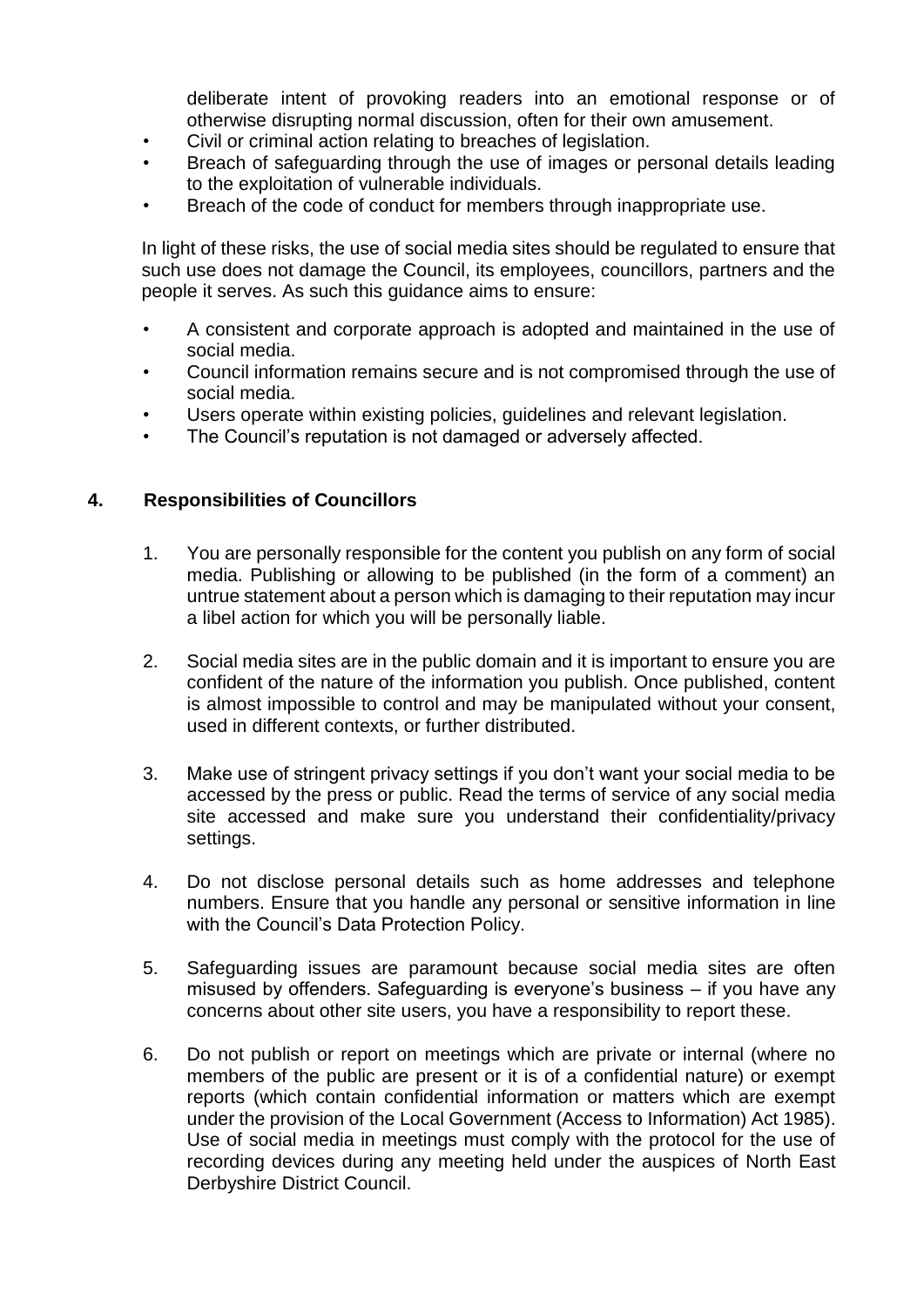- 7. Copyright laws still apply online. Placing images or text from a copyrighted source (e.g. extracts from publications or photos) without permission is likely to breach copyright. Avoid publishing anything you are unsure about or seek permission from the copyright holder in advance.
- 8. Don't send or post inappropriate, abusive, bullying, racist or defamatory messages to members of the public, other councillors or officers either in or outside the work environment.
- 9. In any biography, the account should state the views are those of the councillor in question and may not represent the views of the Council.
- 10. Do not use the Council's logo, or any other Council related material on a personal account or website.
- 11. Social media must not be used for actions that would put councillors in breach of the Council's Code of conduct for members. For example, don't publish on social media something you wouldn't say face to face, or at a public meeting.
- 12. Be aware of your own safety when placing information on the internet and do not publish information which could leave you vulnerable.
- 13. Anyone receiving threats, abuse or harassment via their use of social media should report it to their political group leader, the Monitoring Officer and/or the police.
- 14. It is recommended that you have separate social media profiles for your role as a Councillor or Co-opted Member and your private life.

### **5. Conduct**

Councillors are reminded that in respect of social media, they are governed by the Code of conduct for members and relevant law. You are acting in your "official capacity" and any conduct may fall within the Code whenever you:

- Conduct the business of the Authority; or
- Act, claim to act or give the impression you are acting as a representative of the Authority; or
- Act as a representative of the Authority.

Breaches of this guidance may amount to a breach of the Council's code of conduct for members.

Other violations of this guidance such as breaching the Data Protection Act, could lead to fines being issued and possible criminal or civil action being taken against the Council or the individual(s) involved.

The Council reserves the right to request the removal of any content that is deemed to be in breach of the code of conduct for members.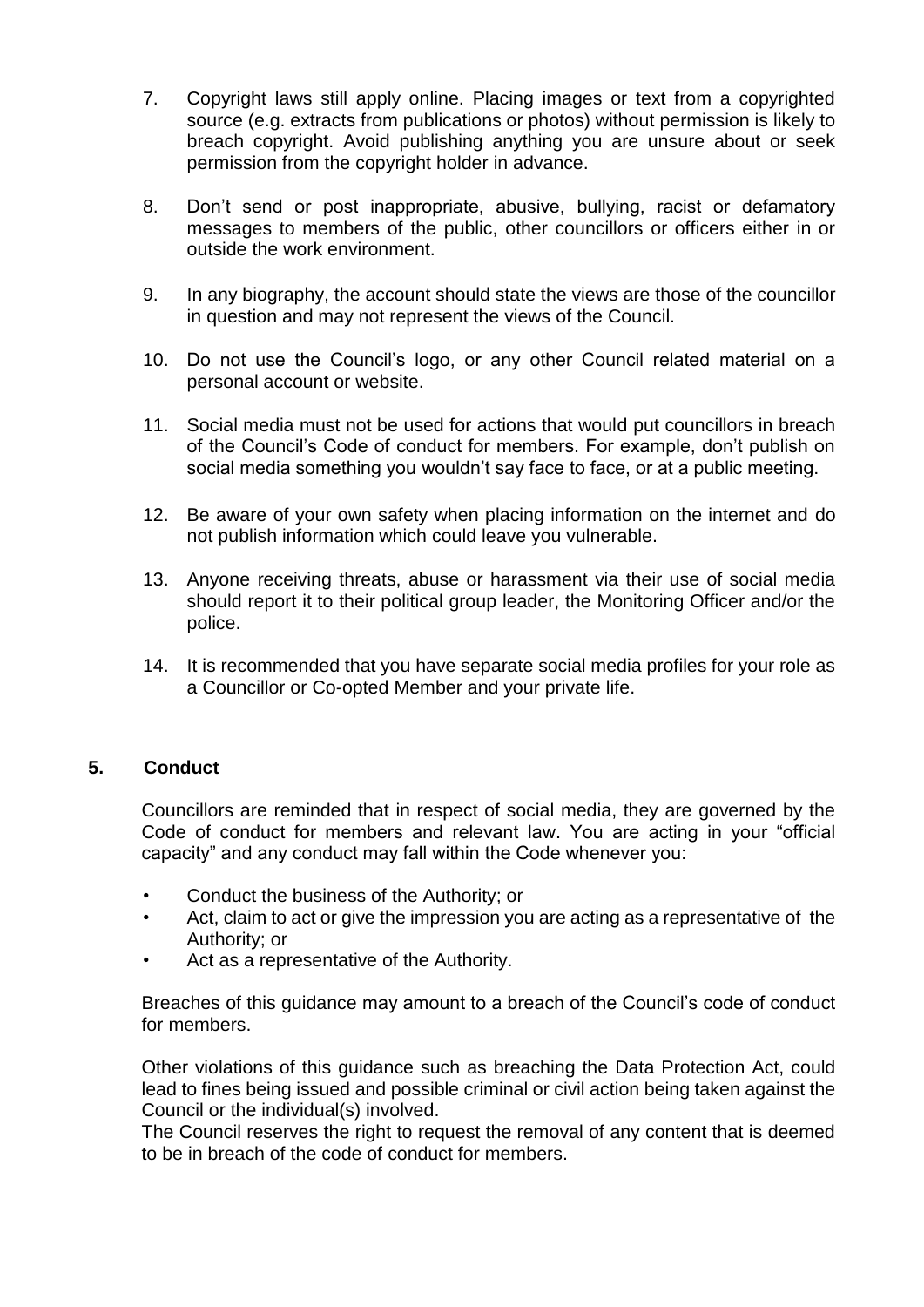# **6. Principles for Using Social Media**

You should follow these five guiding principles for any social media activities:

- 1. **Be respectful** set the tone for online conversations by being polite, open and respectful. Use familiar language, be cordial, honest and professional at all times. Make sure that you respect people's confidentiality – do not disclose nonpublic information or the personal information of others.
- 2. **Be credible and consistent** be accurate, fair, thorough and transparent. Encourage constructive criticism and deliberation. Make sure that what you say online is consistent with your other communications.
- 3. **Be honest about who you are** it's important that any accounts or profiles that you set up are clearly and easily identifiable. Be clear about your own personal role.
- 4. **Be responsive** make an effort to share what you know. Offer insights where appropriate and put people in touch with someone who can help if you can't. Respond to questions and comments in a timely manner.
- 5. **Be confident** don't be scared of participating. Follow these rules and seek further guidance if you need it. If you're about to publish something that makes you even the slightest bit uncomfortable, pause to think about it. Feel confident in what you say before you say it – and say it as clearly as you can.

# **7. Guidance on Capturing Social Media Posts**

Posts made using third party sites such as Facebook or Twitter are not held or within the control of the Council - posts can be deleted by site administrators without knowledge or consent of the Council. In exceptional circumstances, copies of posts may be made and retained by the Council, in line with relevant Council procedures. These copies will be held for a period dependent on the type of investigation they are subject to.

Where inappropriate use is suspected, it is suggested that you should pro-actively attempt to capture any inappropriate posts before they might be deleted. Copies should be made and reported to the Monitoring Officer within the Council, as well as following the social media sites own reporting procedures where appropriate.

# **8. Relationship to the Member Code of Conduct**

This guidance should be read in conjunction with the Member Code of Conduct which regulates the standards of conduct of elected members of North East Derbyshire District Council, as well as the Councillor Complaints Procedure which outlines the arrangements for investigating and deciding upon complaints against members.

#### **9. Examples of the Use of Social Media**

 **Can I comment/respond to questions posted on my social media page regarding general local issues?**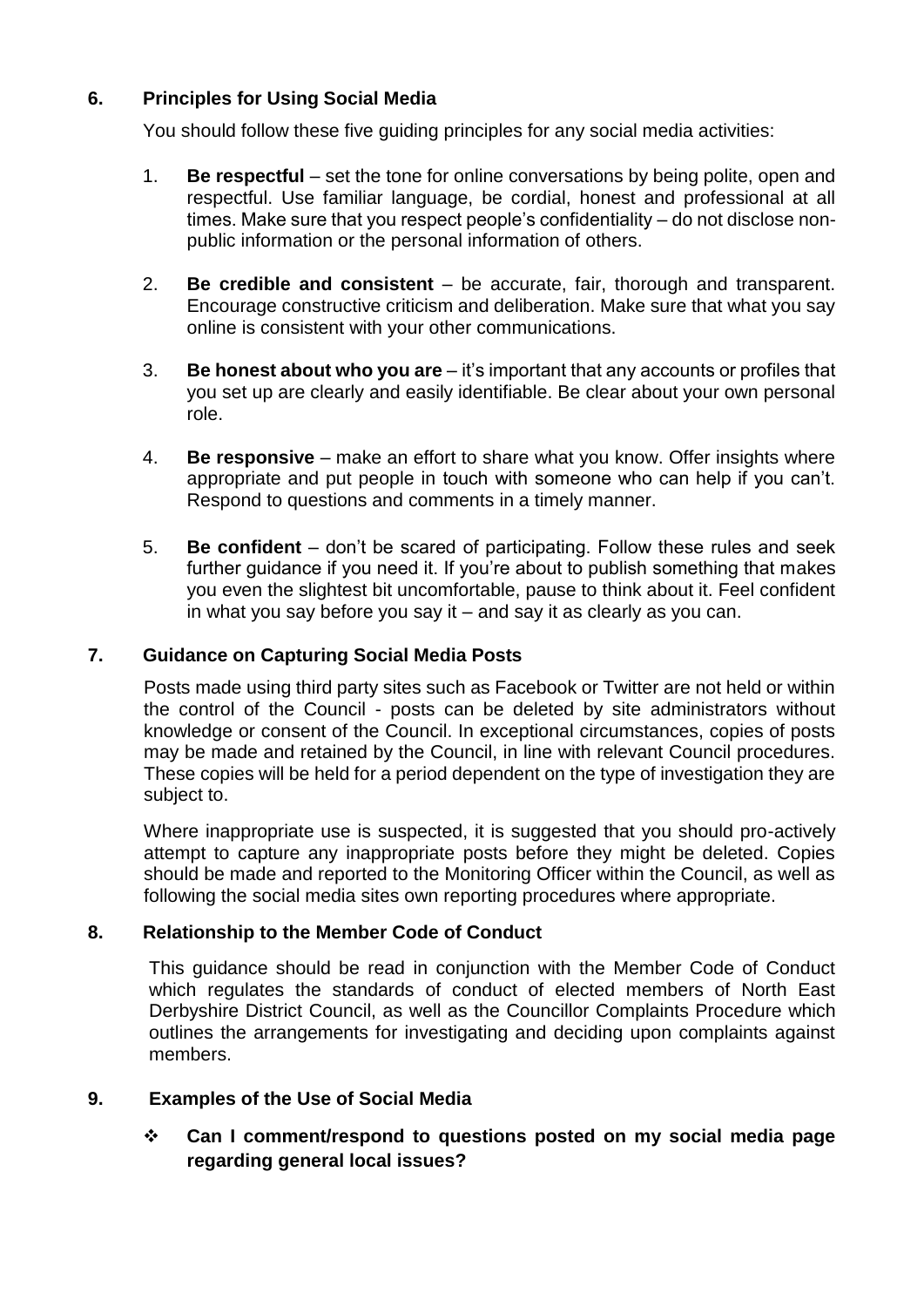Yes. The Social Media guidance is not intended to restrict the use of social media, it is a guidance tool to make Councillors aware of the risks and pitfalls. Social media is an excellent method for Councillors to interact with members of the public and should be encouraged.

#### **Can I comment/respond to questions posted on my social media page regarding upcoming Council matters such as licensing or planning applications?**

Councillors can take a view and express opinions or concerns, however, they must not show bias or pre-determination. Councillors are reminded to remain impartial and open minded and listen to all the facts before coming to a decision. Evidence of any kind of bias or pre-determination could leave the decision open to challenge.

#### **I find comments on my social media page posted by a third party insulting and/or confrontational. How should I respond?**

If at all possible, don't respond at all. Internet "trolls" are people who often try to "wind-up" public figures on purpose to get a reaction. It is best to not "feed the trolls" by ignoring the post.

If it is clear that the person is a serious, concerned member of the public then a suitably non-confrontational reply may be appropriate. Remember that you remain a representative of the Council online and should not do or say anything that you wouldn't do face-to-face or in a letter.

If the post is potentially defamatory or illegal then it should be reported to the site administrators and/or the police.

#### **I discover information that is incidental to my role as a Councillor (for example, information relating to a planning application). Can I disclose this information via social media?**

Yes, however, you should take great care in doing so. Posting information obtained as Councillor will be seen as you acting in your official capacity of a Councillor even if this is on your personal account. You should also remember that publishing anything regarding forthcoming or on-going decisions could be seen as pre-determination or bias. If the information is confidential then releasing the information may be a breach of the Code of Conduct.

## **Someone has posted a racially aggravated comment on my personal blog, what can I do? Can I be held liable?**

As soon as you become aware of the comment you should inform the site administrator. If you are exclusively in charge of the site you should consider reporting the comment to the Police. You should keep evidence of the post and then ensure it is taken down. Providing a Councillor takes reasonable care and reports the potential offence quickly they are unlikely to be held liable for someone else's breaches.